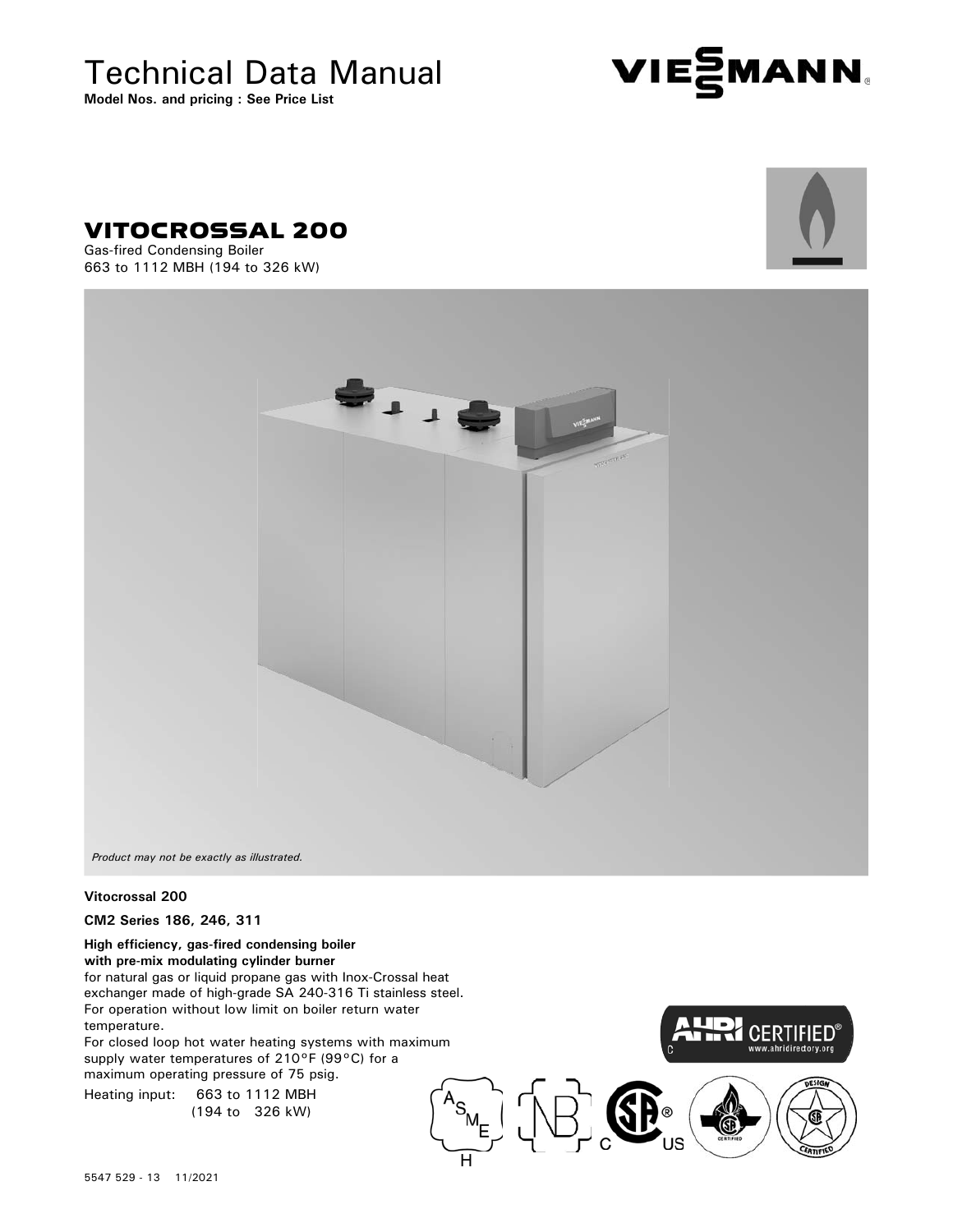### **Benefits at a glance:**

- Inox-Crossal heat exchanger surface made of high grade SA 240-316 Ti stainless steel for high operational reliability and long service life.
	- Easy dispersal of condensate through vertical gas flues; therefore no concentration of condensate.
	- Increased self-cleaning effect through smooth stainless steel surfaces.
- $\blacksquare$  Highly efficient heat transfer and high condensation rate through
	- heat exchanger surfaces which intensely turbulate the flue gas flow
	- boiler water and hot gases flowing in counterflow.
- Efficiency up to 98% through intensive condensation. The flue gas temperature is only approximately 9 - 27°F (5 - 15°C) above boiler return temperature (see chart below).
- Clean combustion through perfect match of burner and boiler, low combustion chamber loading and straight-through combustion chamber.
- Easy handling in boiler rooms through particularly low build height and weight.
- Easy installation and elimination of wiring mistakes ■ with Viessmann prewired plug-in system.
- Heating boiler, heating system control, domestic п hot water storage tank and all other Viessmann system technology components are coordinated to one another.

 All components are design-matched for quick installation.

- Pre-mix cylinder burner for environmentally-friendly operation with a modulation range from 20 to 100%.
- All hydronic connections can be fitted from above.
- $\blacksquare$  Economical and safe heating system operation through Vitotronic digital control system with communication capability. Tailored to every need, covering all known control strategies and applications.

 Standard LON BUS for complete integration into building management systems.

- $\blacksquare$ Particularly quiet operation.
- $\blacksquare$  High altitude operation up to 10,000 ft. (3000 m) with a simple electronic adjustment.



Vitocrossal 200 boiler efficiency dependent on system

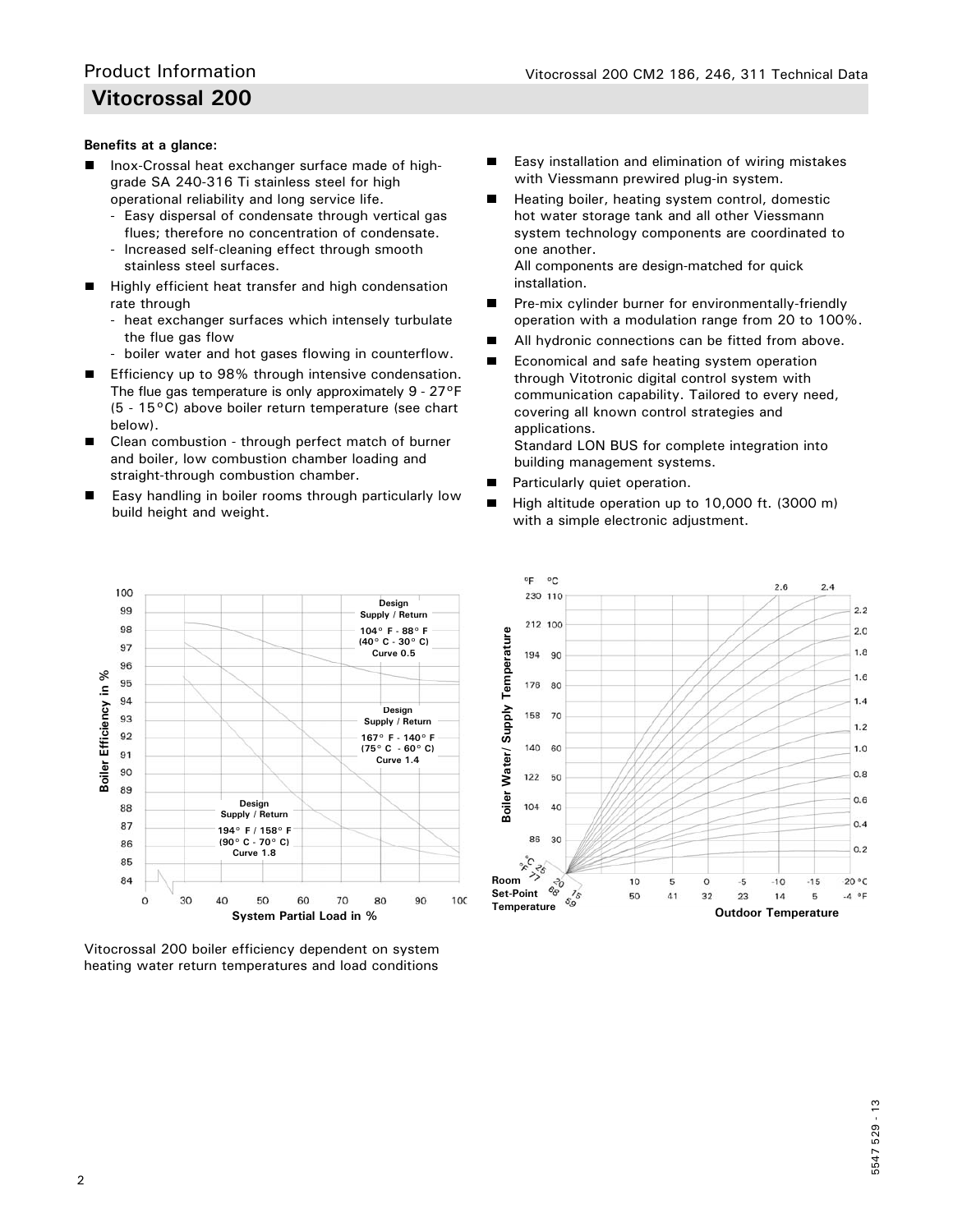





### **Legend**

- $(A)$  Supply/return temperature of 176/140°F (80/60°C)
- B Supply/return temperature of 158/122°F (70/50°C)
- C Supply/return temperature of 140/104°F (60/40°C)
- D Supply/return temperature of 122/86°F (50/30°C)
- $(E)$  Supply/return temperature of 104/68°F (40/20°C)

# 5547 529 - 13 5547 529 - 13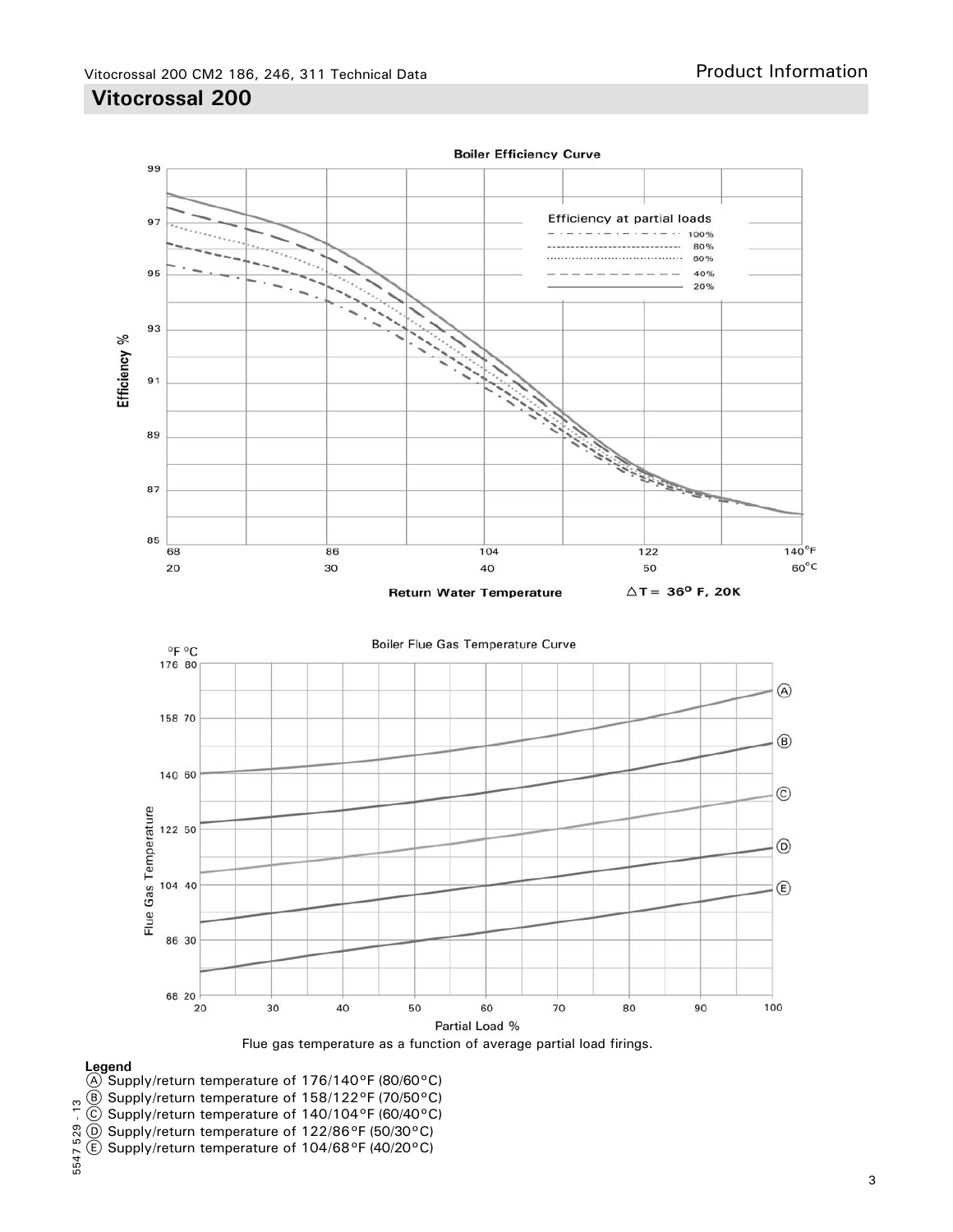

### **Legend**

- A Inox-Crossal heat exchanger surface made from high-grade SA 240-316 Ti stainless steel
- B Highly effective thermal insulation
- C Water cooled stainless steel combustion chamber
- D Wide water passageways with low pressure drop good natural circulation
- E Fully modulating pre-mix cylinder burner
- F Vitotronic control unit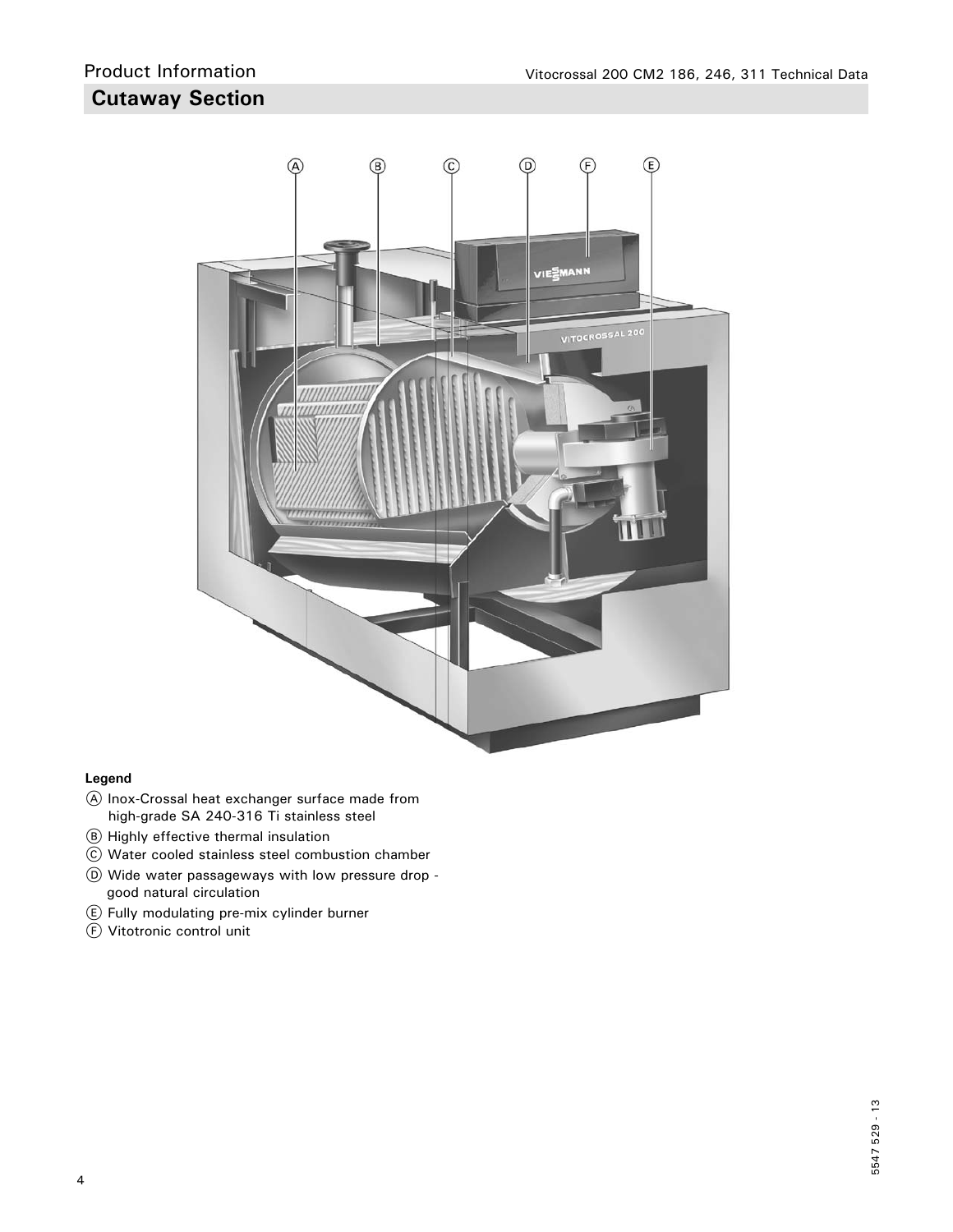### **Technical Data**

| <b>Boiler Model</b>               | CM <sub>2</sub> | 186                     | 246              | 311             |
|-----------------------------------|-----------------|-------------------------|------------------|-----------------|
| Input                             | <b>MBH</b>      | 663                     | 878              | 1112            |
|                                   | (kW)            | (194)                   | (257)            | (326)           |
| <b>Minimum Input</b>              | <b>MBH</b>      | 131                     | 175              | 222             |
|                                   | (kW)            | (38.5)                  | (51)             | (65)            |
| Output <sup>*</sup> 1             | <b>MBH</b>      | 643                     | 851              | 1078            |
|                                   | (kW)            | (188)                   | (249)            | (316)           |
| <b>Net AHRI rating</b>            | <b>MBH</b>      | 559                     | 740              | 937             |
|                                   | (kW)            | (164)                   | (217)            | (275)           |
| Combustion efficiency*1           | $\%$            | 95                      | 95               | 95              |
| Thermal efficiency*1              | $\%$            | 97                      | 97               | 97              |
| Overall length(e)                 | in.             | 73                      | 73               | 73              |
|                                   | (mm)            | (1852)                  | (1852)           | (1852)          |
|                                   |                 |                         |                  |                 |
| Overall width (c)                 | in.             | $36\frac{1}{2}$         | $36\frac{1}{2}$  | $36\frac{1}{2}$ |
| (including insulation)            | (mm)            | (930)                   | (930)            | (930)           |
|                                   |                 |                         |                  |                 |
| Overall height (a) *2             | in.             | 66                      | 66               | 66              |
| (including control unit)          | (mm)            | (1676)                  | (1676)           | (1676)          |
| <b>Concrete boiler base</b>       |                 |                         |                  |                 |
| Length                            | in.             | 40                      | 40               | 40              |
|                                   | (mm)            | (1005)                  | (1005)           | (1005)          |
|                                   |                 |                         |                  |                 |
| Width                             | in.             | 31                      | 31               | 31              |
|                                   | (mm)            | (800)                   | (800)            | (800)           |
|                                   |                 |                         |                  |                 |
| Thickness                         | in.             | $\overline{\mathbf{4}}$ | $\overline{4}$   | $\overline{4}$  |
|                                   | (mm)            | (100)                   | (100)            | (100)           |
| Weight                            |                 |                         |                  |                 |
| Boiler body                       | I <sub>b</sub>  | 503                     | 536              | 564             |
|                                   | (Kg)            | (228)                   | (243)            | (256)           |
| Complete with the burner, control | Ib              | 726                     | 759              | 792             |
| and thermal insulation            | (Kg)            | (329)                   | (344)            | (359)           |
| NOx @ 3% O <sub>2</sub>           |                 |                         | $<$ 20 PPM $*$ 3 |                 |

*\*1* Tested to AHRI, BTS-2000 Testing Standard Method to Determine Efficiency of Commercial Heating Boilers.

<sup>\*</sup><sup>2</sup> Add 1<sup>§</sup> in. (40 mm) when using seismic mounts (optional accessory).

*\*3* Optional low NOx certified by SCAQMD Natural Gas models available.

**Note:** For altitude operation up to 4,999 feet, derate the input capacity by 3%/1000 ft. For operation from 5,000 to 10,000 feet, with the electronic altitude adjustment made, derate the input capacity by an additional 0.6%/1000 ft. for a total derate of 18%.



ິງ<br>ລ**Legend**<br>ມີເ@ Inpu<br>ພິ A Input capacity after electronic altitude adjustment is made.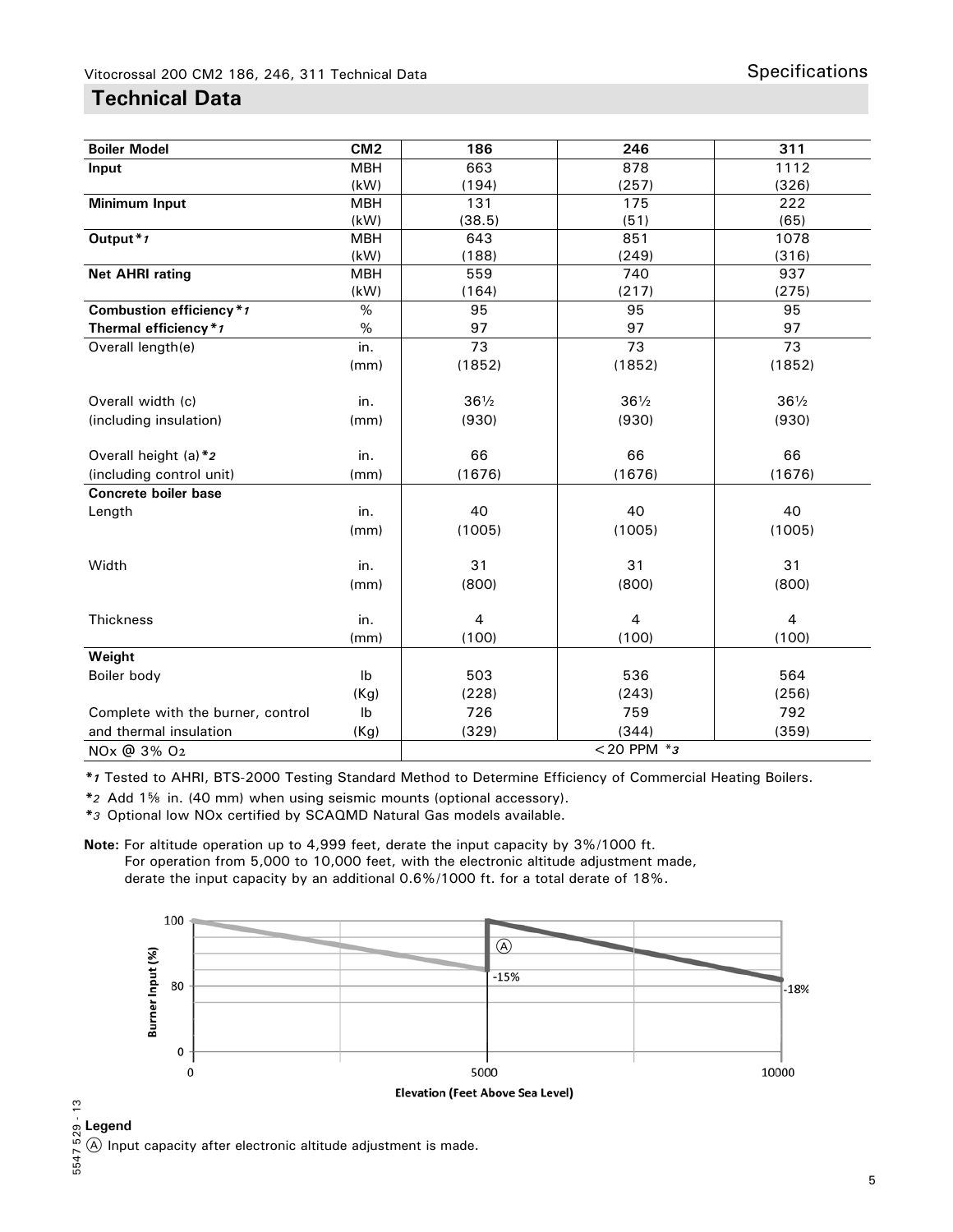## **Technical Data** *(continued)* Specifications

| <b>Boiler Model</b>                                     | CM <sub>2</sub>              | 186               | 246                | 311                  |
|---------------------------------------------------------|------------------------------|-------------------|--------------------|----------------------|
| <b>Boiler Water Content</b>                             | USG                          | 81                | 77                 | 74                   |
|                                                         | (L)                          | (306)             | (292)              | (279)                |
| Heat exchanger surface                                  | ft.2                         | 72.9              | 98.8               | 121.5                |
| water cooled                                            | (m <sup>2</sup> )            | (6.8)             | (9.2)              | (11.3)               |
| <b>Maximum Operating Temperature</b>                    | $^{\circ}$ F ( $^{\circ}$ C) | 210 (99)          | 210 (99)           | 210 (99)             |
| Maximum Adjustable High Limit                           | $^{\circ}$ F ( $^{\circ}$ C) | 203 (95)          | 203 (95)           | 203 (95)             |
| <b>Maximum Operating Pressure</b>                       | psig                         | 75                | 75                 | 75                   |
|                                                         | (kpa)                        | (517)             | (517)              | (517)                |
| <b>Boiler Connections</b>                               |                              |                   |                    |                      |
| Boiler supply and return (BS), (BR)                     | in.                          | $2\frac{1}{2}$    | $2\frac{1}{2}$     | $2\frac{1}{2}$       |
| (ANSI flanges)                                          | (mm)                         | (65)              | (65)               | (65)                 |
| Safety Supply                                           | in.                          | $1\frac{1}{4}$    | $1\frac{1}{4}$     | $1\frac{1}{4}$       |
|                                                         | (mm)                         | (32)              | (32)               | (32)                 |
| <b>Boiler Drain</b>                                     | in.                          | $1\frac{1}{2}$    | $1\frac{1}{2}$     | $1\frac{1}{2}$       |
| <b>Condensate Drain</b>                                 | in.                          | $\frac{3}{4}$     | $\frac{3}{4}$      | $\frac{3}{4}$        |
| Vent pipe                                               |                              |                   |                    |                      |
| <b>Internal Diameter</b>                                | in.                          | 8                 | 8                  | 8                    |
|                                                         | (mm)                         | (201)             | (201)              | (201)                |
|                                                         |                              |                   |                    |                      |
| <b>Combustion air</b><br><b>Internal Diameter</b>       | in.                          | 6                 | 6<br>(150)         | 6<br>(150)           |
|                                                         | (mm)                         | (150)             |                    |                      |
| <b>Flue Gas Values</b>                                  |                              |                   |                    |                      |
| temperature (at a return                                |                              |                   |                    |                      |
| temperature of 86°F (30°C)                              |                              |                   |                    |                      |
| at rated input                                          | $^{\circ}$ F                 | 136               | 132                | 130                  |
|                                                         | $(^{\circ}C)$                | (58)              | (55)               | (54)                 |
| at partial load                                         | $^{\circ}$ F                 | 95                | 95                 | 95                   |
|                                                         | $(^{\circ}C)$                | (35)              | (35)               | (35)                 |
| Temperature (at a return<br>temperature of 140°F (60°C) |                              |                   |                    |                      |
| at rated input                                          | $^{\circ}$ F                 | 167               | 167                | 167                  |
|                                                         | $(^{\circ}C)$                | (75)              | (75)               | (75)                 |
| Mass flow rate (of flue gas)                            |                              |                   |                    |                      |
| at rated input                                          | lbs/h                        | 593               | 785                | 994                  |
|                                                         | (kg/h)                       | (269)             | (356)              | (451)                |
|                                                         |                              |                   |                    |                      |
| at partial load                                         | lbs/h                        | 198               | 262                | 331                  |
|                                                         | (kg/h)                       | (90)              | (119)              | (150)                |
| Max. condensate flow rate                               | USG/h                        | 6.6               | 8.5                | 10.8                 |
| for NG and LPG                                          | (L/h)                        | (25)              | (32)               | (41)                 |
| <b>Pressure</b>                                         |                              |                   |                    |                      |
| at boiler flue outlet                                   | рa                           | 70                | 70                 | 70                   |
| at rated input                                          | "w.c.                        | 0.28              | 0.28               | 0.28                 |
| <b>Standby loss</b>                                     |                              |                   |                    |                      |
| at maximun input and steady                             |                              |                   |                    |                      |
| state condition 180°F/80°F                              |                              |                   |                    |                      |
| (82°C/27°C) supply and                                  |                              |                   |                    |                      |
| return water temperature                                | BTU/h (W)<br>$\%$            | 862 (252)<br>0.13 | 1053 (308)<br>0.12 | 1334 (391)<br>0.12   |
| At boiler water temperature                             |                              |                   |                    |                      |
| 158°F (70°C) [room temperature                          |                              |                   |                    |                      |
| 68°F (20°C)]                                            | BTU/h (W)                    | 3315 (971)        | 3512 (1029)        | $-13$<br>4448 (1303) |
|                                                         | %                            | 0.5               | 0.4                | 529<br>0.4           |
|                                                         |                              |                   |                    |                      |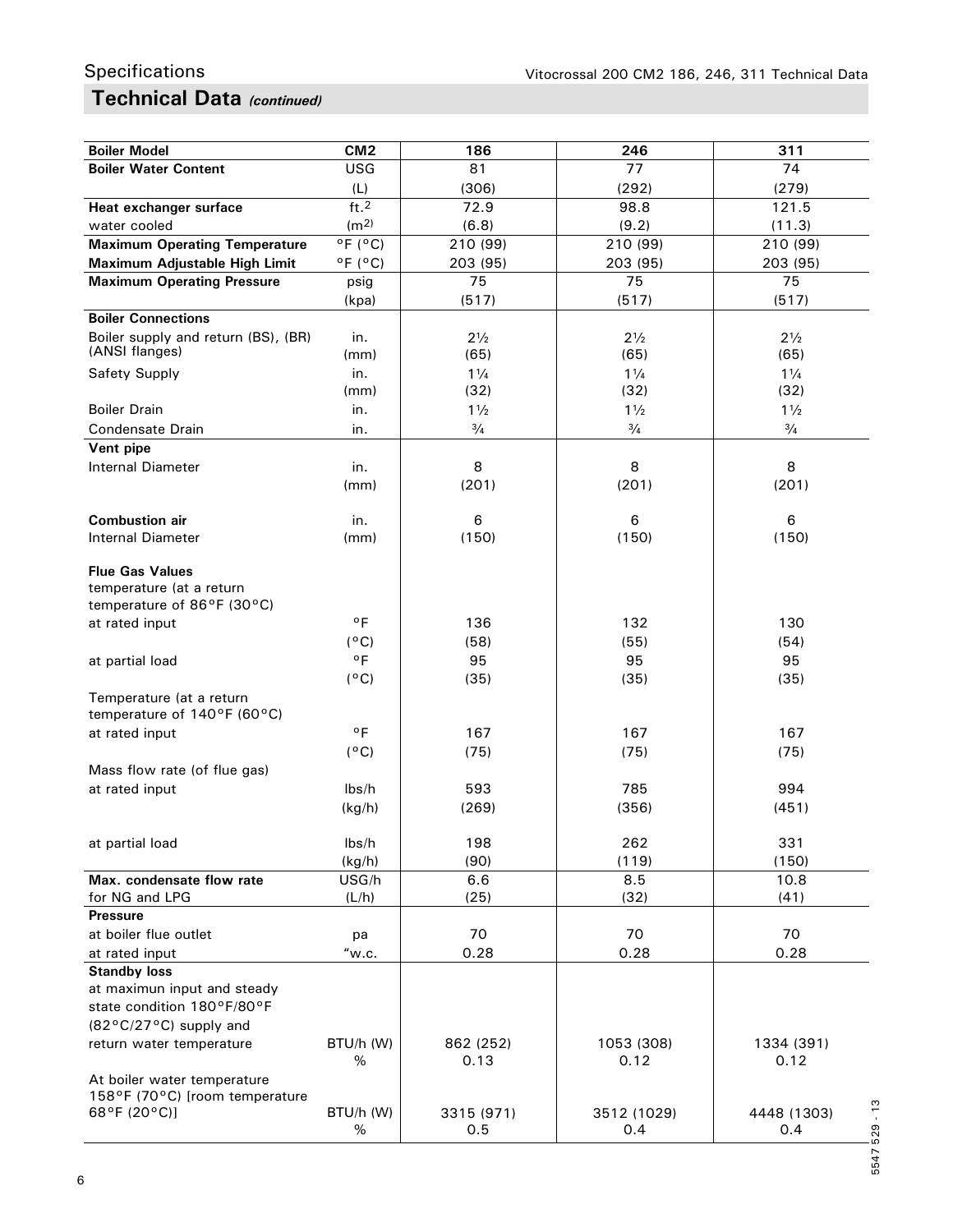# Vitocrossal 200 CM2 186, 246, 311 Technical Data Specifications

### **Dimensions**



### **Legend**

- FO Flue outlet
- D Drain

**Dimensions**

- CD Condensate drain
- BR Boiler return
- BTS Boiler water temperature sensor
- BS Boiler supply
- CL Centerline of weight distribution (along the length of the pressure vessel only)<br>SH Female connection NPT  $\frac{1}{2}$  in
- Female connection NPT  $\frac{1}{2}$  in. for pressure gage
- CA Combustion air pipe connection
- SS Safety supply; pressure relief valve, air vent, low water cut-off<br>BO Boiler Inspection (
- **Boiler Inspection Opening**
- FTS Flue gas temperature sensor

|              | טווטופווסוווע<br><b>Model CM2</b>                                                            |                | 186                  | 246                  | 311                  |
|--------------|----------------------------------------------------------------------------------------------|----------------|----------------------|----------------------|----------------------|
| $a^*$        |                                                                                              | in. $(mm)$     | 66 (1676)            | 66 (1676)            | 66 (1676)            |
| $b^*$        |                                                                                              | $in.$ ( $mm$ ) | 561/2 (1438)         | 561/2 (1438)         | 561/2 (1438)         |
| c            |                                                                                              | in. $(mm)$     | 361/2 (930)          | 361/2 (930)          | 361/2 (930)          |
| d            |                                                                                              | $in.$ ( $mm$ ) | 30 (760)             | 30 (760)             | 30 (760)             |
| e            |                                                                                              | $in.$ ( $mm$ ) | 73 (1852)            | 73 (1852)            | 73 (1852)            |
| f            | (flue pipe projection at the back)                                                           | $in.$ ( $mm$ ) | 3(75)                | 3(75)                | 3(75)                |
| g            |                                                                                              | $in.$ ( $mm$ ) | 59 (1500)            | 59 (1500)            | 59 (1500)            |
| h            | (foot length)                                                                                | in. $(mm)$     | 391/2 (1005)         | 391/2 (1005)         | 391/2 (1005)         |
| Ť.           | (distance from front face of the cover to the front<br>supporting foot)                      | $in.$ ( $mm$ ) | 123/4 (323)          | 123/4 (323)          | 123/4 (323)          |
| $k^*$        |                                                                                              | in. $(mm)$     | 533/4 (1365)         | 533/4 (1365)         | 533/4 (1365)         |
| $\mathbf{I}$ | (distance from the front face of the cover to<br>the centre of the boiler supply connection) | $in.$ ( $mm$ ) | 283/4 (729)          | 283/4 (729)          | 283/4 (729)          |
| m            |                                                                                              | in. $(mm)$     | 103/4 (275)          | 103/4 (275)          | 103/4 (275)          |
| n            |                                                                                              | in. $(mm)$     | 10(255)              | 10 (255)             | 10 (255)             |
| o            |                                                                                              | in. $(mm)$     | 111/4 (284)          | 111/4 (284)          | 111/4 (284)          |
| $p*$         |                                                                                              | in. $(mm)$     | 583/4 (1493)         | 583/4 (1493)         | 583/4 (1493)         |
| $q^*$        |                                                                                              | $in.$ ( $mm$ ) | 22 (558)             | 22 (558)             | 22 (558)             |
| $r*$         |                                                                                              | $in.$ ( $mm$ ) | $5\frac{1}{2}$ (142) | $5\frac{1}{2}$ (142) | $5\frac{1}{2}$ (142) |
| $s^*$        |                                                                                              | $in.$ ( $mm$ ) | 5(126)               | 5(126)               | 5(126)               |
| t            |                                                                                              | $in.$ ( $mm$ ) | 4 (100)              | 4 (100)              | 4 (100)              |
| u            |                                                                                              | $in.$ ( $mm$ ) | 8 (207)              | 8(207)               | 8 (207)              |
| $\mathsf{v}$ |                                                                                              | $in.$ ( $mm$ ) | 4 (100)              | 4 (100)              | 4 (100)              |

\* Add 1% in. (40 mm) when using seismic mounts (optional accessory).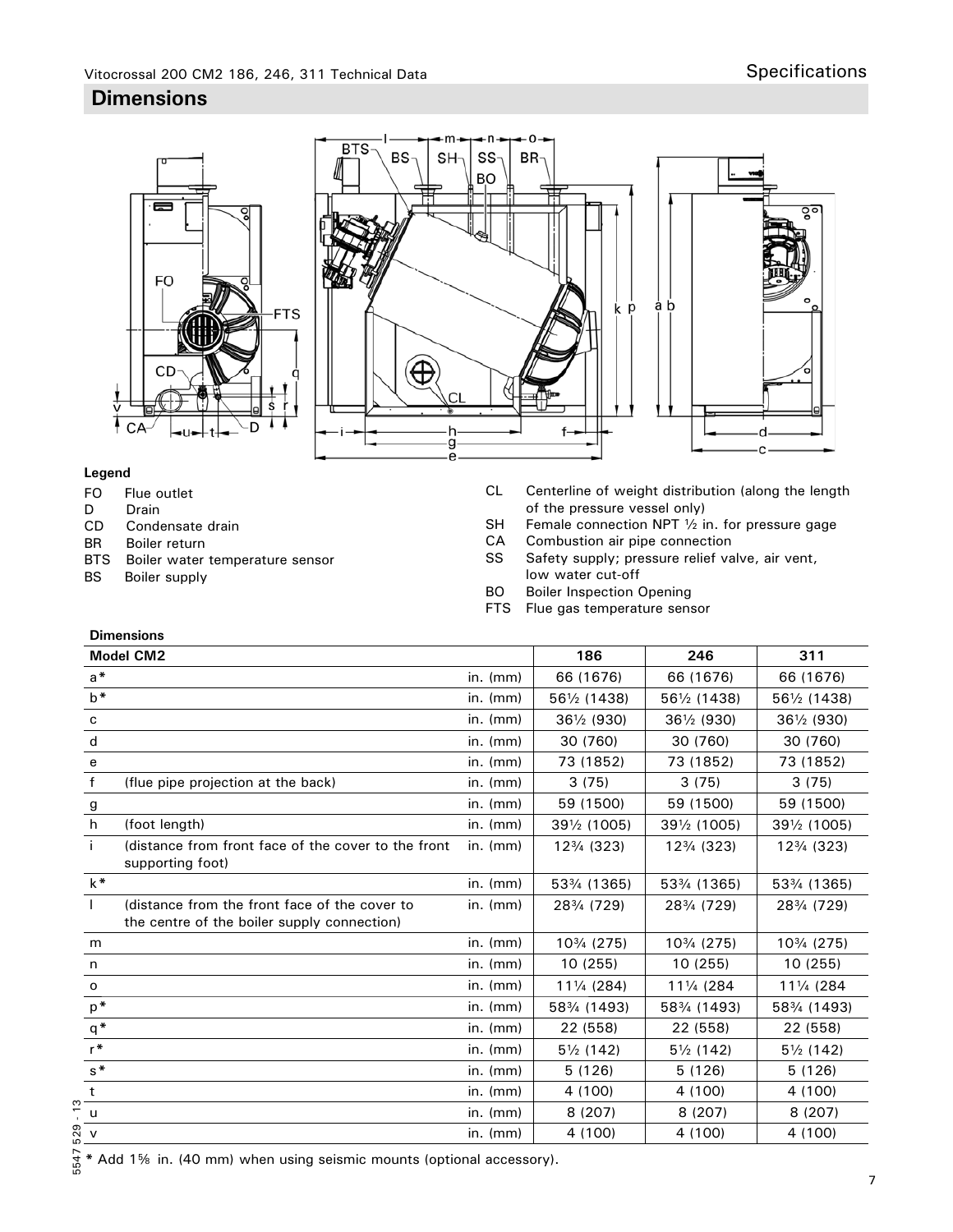## **Recommended Minimum Service Clearances**



### **Legend**

A Boiler

**Specifications** 

- (B) Burner
- *\*1* Clearance may be reduced to zero in multi-boiler installations, provided the side panel removal is not required.

 **Note:** The burner, boiler control, condensate trap, venting and heat exchanger are still fully accessible from the front and rear of the boiler.

*\*2* Clearance for vent pipe installation.

### **Minimum clearances to combustibles**

To enable convenient installation and maintenance, observe the stated clearance dimensions. Maintain the minimum clearances where space is tight.

In the delivered condition, the boiler door hinge bracket is factory installed on the left side of the door. If required, the boiler door hinge bracket can be reinstalled on the right side of the door.

| CM <sub>2</sub> |                 | 186         | 246         | 311         |
|-----------------|-----------------|-------------|-------------|-------------|
|                 | $a *1$ in. (mm) | 20 (500)    | 20 (500)    | 20 (500)    |
|                 | $b *2$ in. (mm) | 30 (760)    | 30 (760)    | 30 (760)    |
| C               | in. $(mm)$      | 20 (500)    | 20 (500)    | 20 (500)    |
| d               | $in.$ (mm)      | 20 (500)    | 20 (500)    | 20 (500)    |
| е               | $in.$ (mm)      | 24 (600)    | 24 (600)    | 24 (600)    |
| f               | $in.$ (mm)      | 11 (280)    | 11 (280)    | 11 (280)    |
| g               | in. (mm)        | 151/2 (395) | 151/2 (395) | 151/2 (395) |

### **Mechanical room**

- Avoid air contamination by halogenated hydrocarbons (e.g. as in sprays, paints, solvents and cleaning agents)
- Avoid very dusty conditions
- Avoid high levels of humidity
- **Protect against frost and ensure good ventilation,**  otherwise the system may suffer faults and damage. In rooms where air contamination from halogenated hydrocarbons is to be expected, operate the boiler only in balanced flue mode.

| <b>Boiler model CM2</b> | 186                                       | 246 | 311 |  |  |
|-------------------------|-------------------------------------------|-----|-----|--|--|
| Top                     |                                           |     |     |  |  |
| Sides                   |                                           |     |     |  |  |
| Flue                    | As per vent manufacturer's specifications |     |     |  |  |
| Front                   |                                           |     |     |  |  |
| Floor                   | combustible                               |     |     |  |  |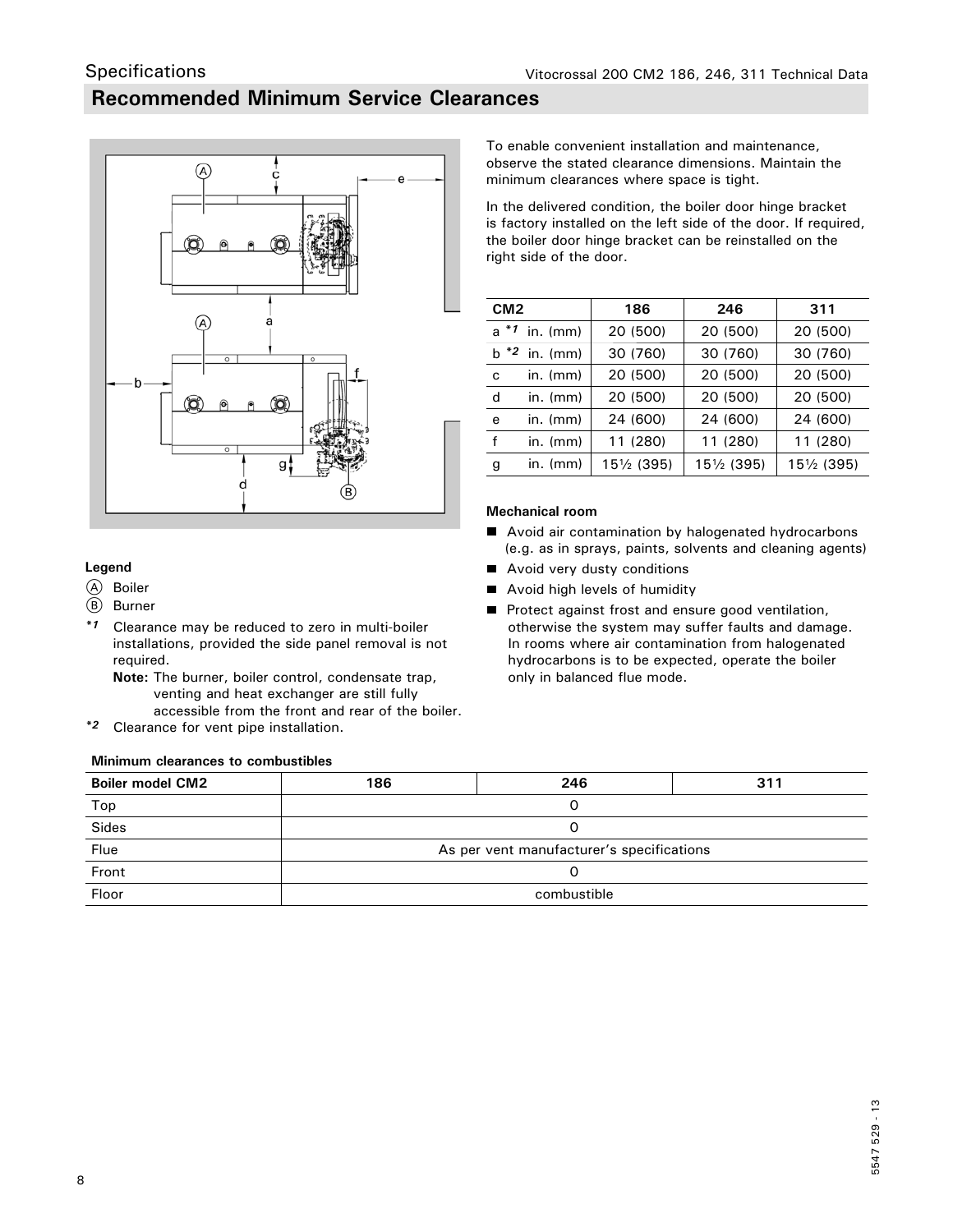### **Flow Rate**

### **Pressure drop (primary circuit)**

The Vitocrossal 200 is only suitable for fully pumped hot water heating systems.



| <b>Recommended Flow Rates CM2</b> |  |  |
|-----------------------------------|--|--|
|                                   |  |  |

| <b>Boiler model</b>           |            | 186  | 246   | 311   |
|-------------------------------|------------|------|-------|-------|
| 20 $^{\circ}$ F $\triangle$ t | <b>GPM</b> | 63   | 84    | 106   |
| 40° F ∆t                      | <b>GPM</b> | 31   | 42    | 53    |
| 11° C $\Delta t$              | $m^3/h$    | 14.3 | 19.07 | 24.07 |
| 22° C ∆t                      | $m^3/h$    | 7.04 | 9.53  | 12.04 |

 $\Delta t$  = temperature difference

This boiler does not require a flow switch.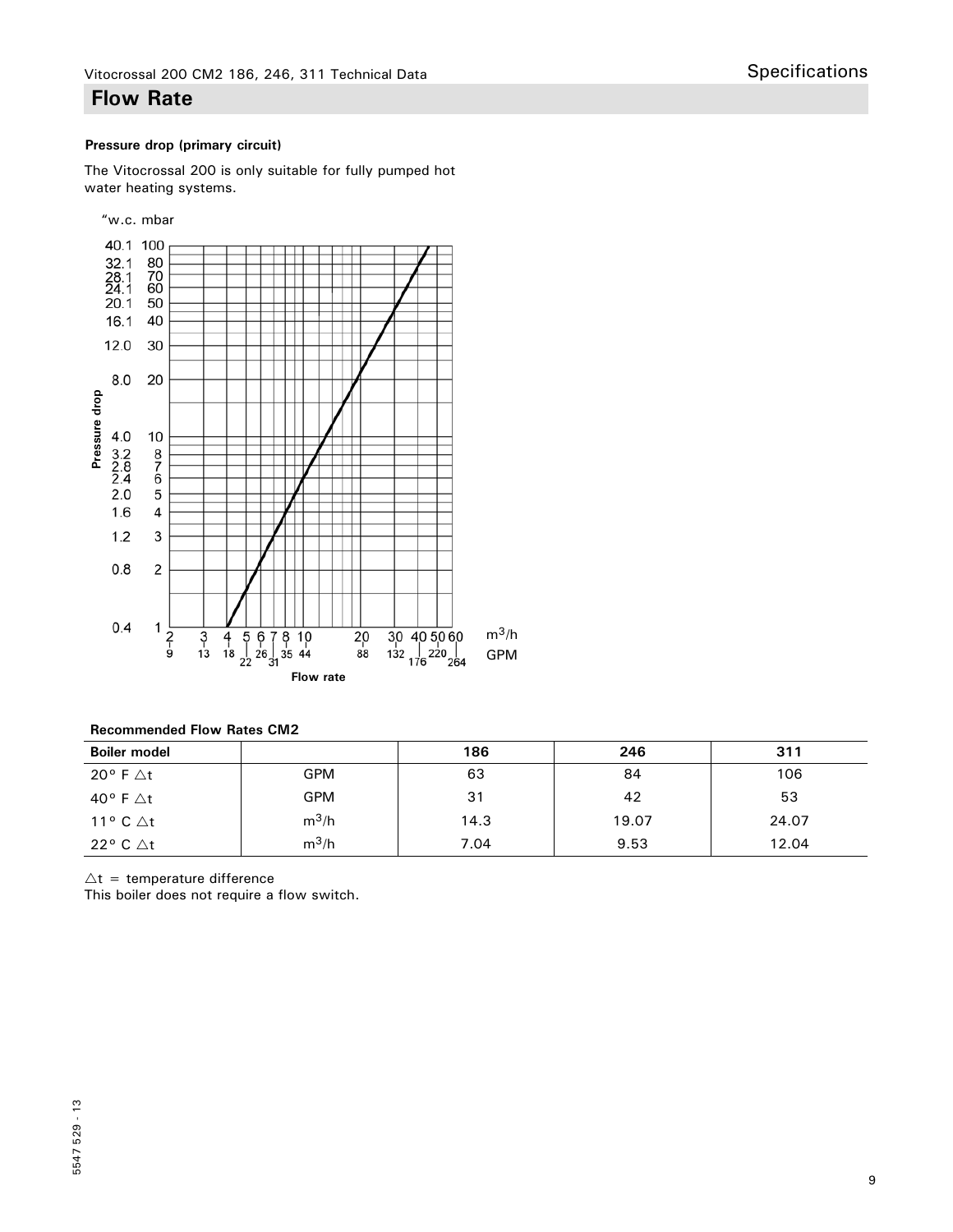### **Specifications**

| <b>Boiler Model CM2</b>                                                               |                          | 186                      | 246                         | 311                        |
|---------------------------------------------------------------------------------------|--------------------------|--------------------------|-----------------------------|----------------------------|
| <b>Product ID</b>                                                                     |                          |                          | see boiler                  |                            |
| Voltage                                                                               | $\vee$                   | 120                      | 120                         | 120                        |
| <b>Frequency</b>                                                                      | <b>Hz</b>                | 60                       | 60                          | 60                         |
| Power consumption                                                                     |                          |                          |                             |                            |
| at max. input                                                                         | W                        | 225                      | 278                         | 368                        |
| at min. input                                                                         | W                        | 51                       | 52                          | 67                         |
| Version                                                                               |                          |                          | modulating                  |                            |
| <b>Dimensions</b>                                                                     |                          |                          |                             |                            |
| Length                                                                                | $in.$ ( $mm$ )           | 30.3 (770)               | 30.3 (770)                  | 30.3 (770)                 |
| Width                                                                                 | $in.$ ( $mm$ )           | 21.5 (546)               | 21.5 (546)                  | 21.5 (546)                 |
| Height                                                                                | in. $(mm)$               | 18.9 (482)               | 18.9 (482)                  | 18.9 (482)                 |
| Weight<br>Burner only<br>Burner package (with kits, flanges and<br>mounting hardware) | $lb.$ (kg)<br>$lb.$ (kg) | 61.0 (27.6)<br>93 (42.2) | 64.5 (29.3)<br>100.5 (45.5) | 64.5 (29.3)<br>100.5(45.5) |
| Min. gas supply pressure                                                              |                          |                          |                             |                            |
| <b>Natural gas</b>                                                                    | "w.c.                    | $\overline{4}$           | 4                           | 4                          |
| Liquid propane gas                                                                    | "w.c.                    | 10                       | 10                          | 10                         |
| Max. gas supply pressure                                                              |                          |                          |                             |                            |
| <b>Natural gas</b>                                                                    | "w.c.                    | 14                       | 14                          | 14                         |
| Liquid propane gas                                                                    | "w.c.                    | 14                       | 14                          | 14                         |
| <b>Gas connection</b>                                                                 | <b>NPT</b>               | 1                        | $1\frac{1}{4}$              | $1\frac{1}{4}$             |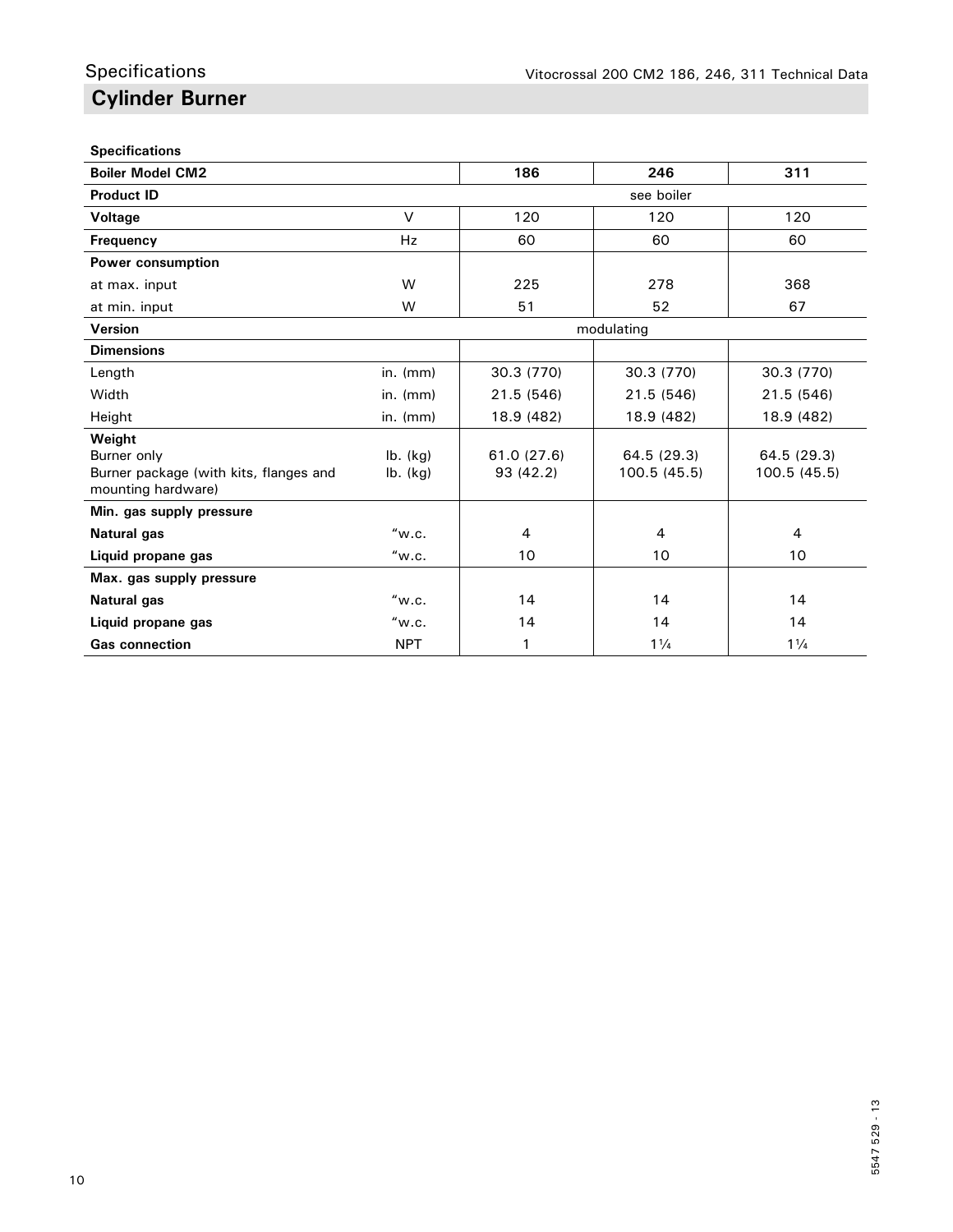### **CM2 pre-mix cylinder burner 186/246/311**





### **Legend**

- A Boiler door
- B Air pressure switch 1
- C Fan
- D Burner display and programming unit
- $E$  Gas valve with gas pressure switch
- $(F)$  Gas supply pipe
- G Burner test firing valve
- $H$  Cylinder burner assembly
- I Ignition electrodes
- **Note:** Solenoid valve (choke valve) for CM2 model 186 (not shown).
- J Ionization electrode
- $(K)$  Gas pipe
- L AC-EMI suppression filter device
- M Ignition unit
- $\overline{N}$  Thermal insulation block
- O Manual shut-off valve
- P Venturi mixing pipe
- Q Air pressure switch 2
- R Burner control sub-base
- S Servomotor and burner inlet damper (for models 246 / 311)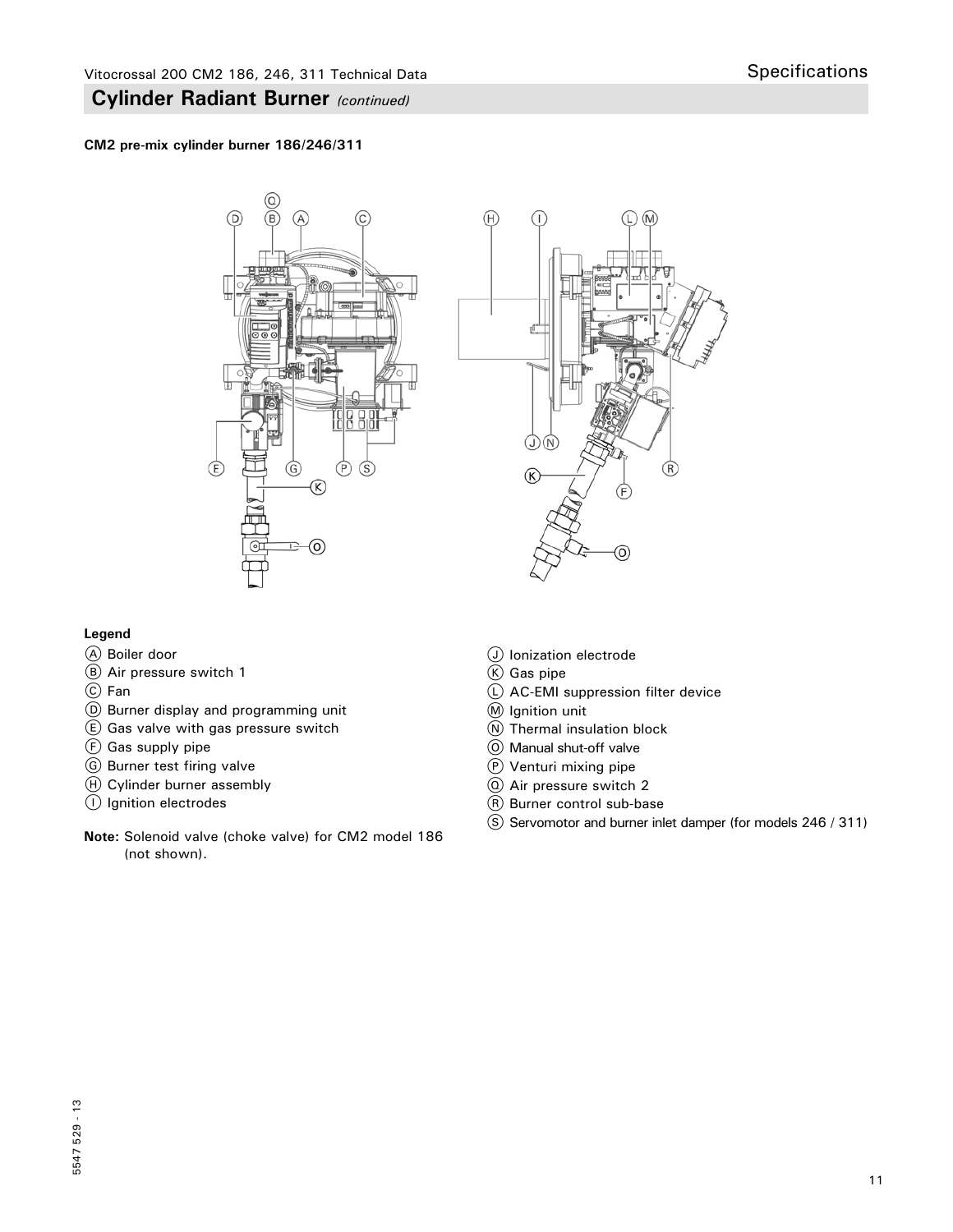### **Standard Equipment Specifications**

Boiler body with fitted mating ANSI flanges and gaskets to all connectors and fitted protective crate, plus flue gas collector collar.

| thermal insulation                                          |
|-------------------------------------------------------------|
| cylinder burner                                             |
| boiler control unit (see boiler control alternatives below) |
| boiler coding card                                          |
| technical documentation                                     |

Installation fittings for standard equipment includes:

- low water cut-off
- safety header (c/w 75 psig pressure relief valve, air vent and pressure gage)
- drain valve
- product documentation
- combustion air intake kit
- NG to LPG conversion kit

### **Boiler Accessories**

### **Boiler Control Alternatives**

#### **For single boiler systems**

Vitotronic 300 (type GW6B) Single Boiler Operating Mode Outdoor reset control for stand alone operation, for modulating water temperature and mixing valve control for a maximum of 2 heating circuits with mixing valve and additional Vitotronic 200-H, type HK1B for 1 or 3 additional heating circuits with mixing valve.

#### **For single-boiler or multiple-boiler installations**

Custom control panels for residential or commercial applications are designed and manufactured by Viessmann to suit any customer's specific requirements. Custom control panels can integrate features such as pool heating, hot tub heating, snow melting, telephone tie-in, integration with Building Management Systems, as well as several other functions. Please inquire.

- Motorized flue gas damper (for cascade venting system)



Refer to the common venting flue vent damper Installation Instructions.

### **For multi boiler systems (up to 8 boilers CM2 boilers)** Vitotronic 300 (type GW6B) Lead boiler + Cascade Operating mode

Outdoor reset control for cascade operation in conjunction with a Vitotronic 300 GW6B operating in lag boiler mode, with mixing valve control for a maximum of 2 heating circuits with mixing valve and additional Vitotronic 200-H, type HK1B for 1 or 3 additional heating circuits with mixing valve.

Vitotronic 300 (type GW6B) Lag boiler Operating mode for modulating boiler water temperature in conjunction with a Vitotronic 300 GW6B operating in lead boiler + cascade mode.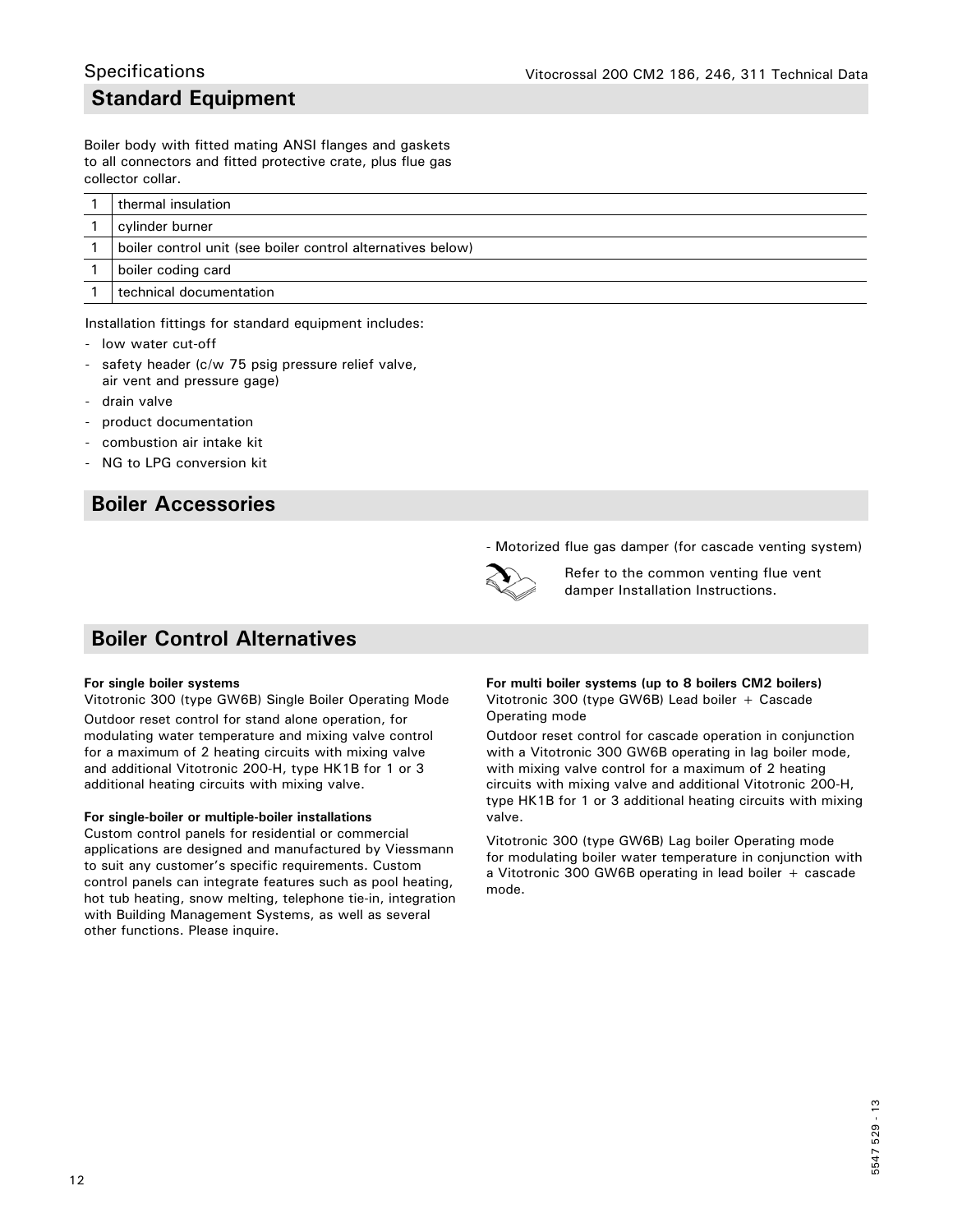

**Note:** The 'amount of condensate" and the "flue gas temperature gross" graphs are independent of each other.

### **Condensate and its disposal**

During the operation of the boiler, the amount of condensate to be expected can be read from the above diagram.

The values given are approximate amounts occurring under practical conditions. Not included in the diagram is the amount of condensate occurring in the vent pipe and chimney system. The condensate from the chimney system can be collected together with the condensate from the heating boiler and be disposed of into a floor drain. The condensate will be between 3 and 4 on the pH scale. If local building requirements demand neutralizing the condensate before disposal, contact Viessmann Manufacturing Company Inc. for a correctly sized neutralization tank. The treated condensate will show pH values of between 6.5 and 9 and can then be disposed of into the waste water system.

### **Design notes regarding draining condensate**

The condensate drain to the sewer connection must be able to be inspected.

Route it with a gradient and equip the pipe with a P-trap; also provide suitable facilities for taking samples. The bottom drain should be located below the anti-flooding level of the flue gas collector box.

Condensate drains must only be made from corrosion resistant materials (e.g. fibre reinforced hoses). Never use any galvanized materials or those containing copper or black iron for pipes, connectors, etc.

Install a P-trap in the condensate drain to prevent flue gases from escaping.

Ensure that the domestic drainage systems are made from materials which are resistant to acidic condensate such as:

- Stoneware pipes
- $\blacksquare$ Hard PVC pipes
- $\blacksquare$ PVC pipes
- п PE-HD pipes
- п PP(s) pipes
- ш ABS/ASA pipes
- $\blacksquare$ Stainless steel pipes
- Borosilicate pipes

### **Venting options**

PP(s) (Polypropylene) flue gas/fresh air system for room air independent operation (sealed combustion), and PP(s) flue gas for room air dependent operation are tested to ANSI Z21.13 - CSA 4.9 (latest edition) standards and are certified together with the Vitocrossal 200 boiler as a constructional unit.

The Vitocrossal 200 boiler may also be vented using an special stainless steel, single-wall, (UL listed for category IV).

The boiler may be vented horizontally through the side wall or vertically through the roof.

For a more detailed description of the direct vent and single-wall vent system, please refer to the Vitocrossal 200 Installation Instructions venting section.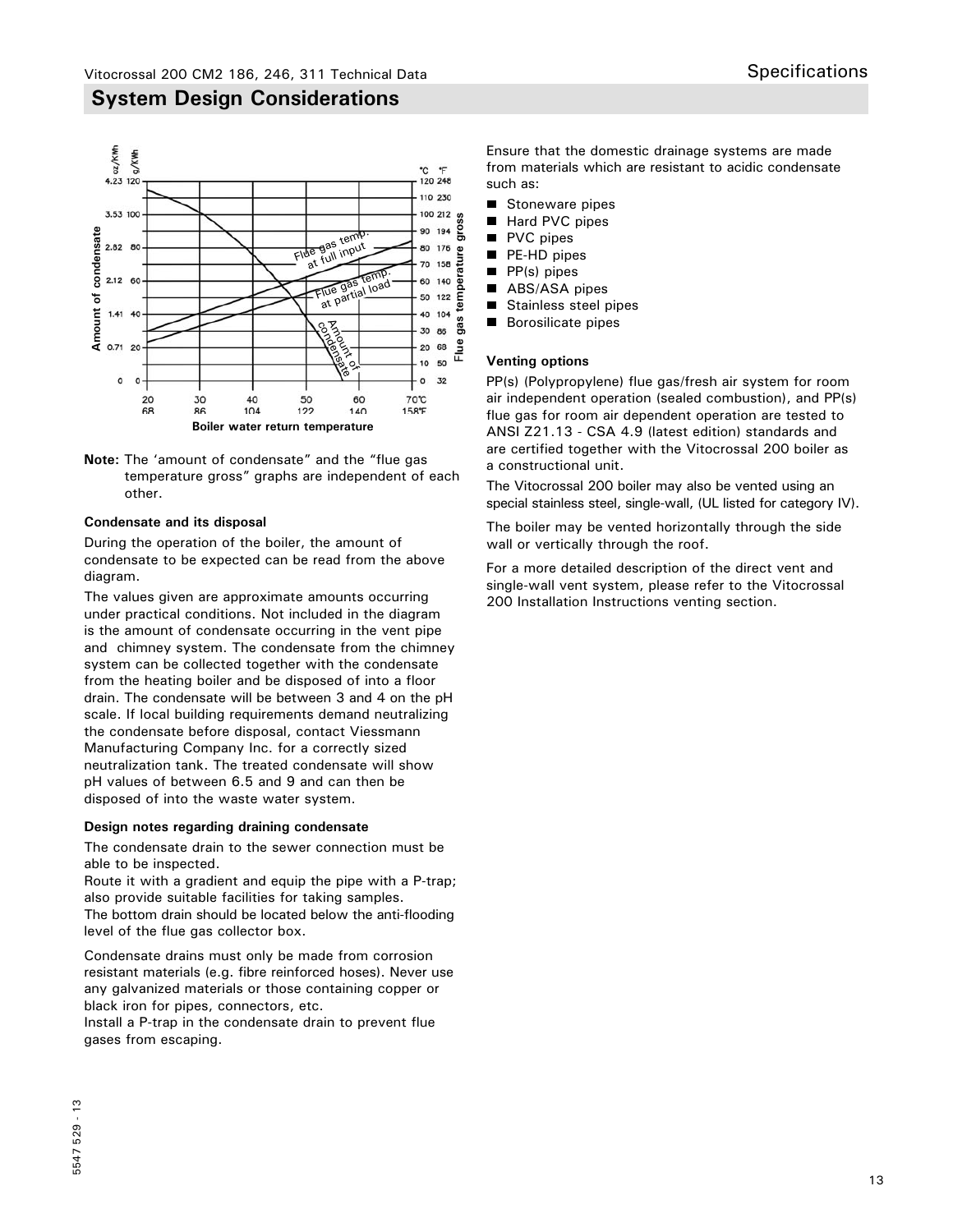### **System Design Considerations** *(continued)* **Specifications**

Use ULC S-636 / UL 1738 certified for category IV boilers. The following vent system suppliers may be contacted for assistance in designing the appropriate stainless steel venting system for Vitocrossal 200 CM2 boilers.

For sealed combustion systems that are vertically vented, a Viessmann vacuum relief damper may be needed to protect the vent system against vacuum conditions. This very rare occurrence can happen when a boiler is firing at maximum capacity and the burner cycle is suddenly interrupted.(ie. power failure) For more information on this device, or questions specific to your application, please consult with the vacuum relief damper installation instructions or contact your local Viessmann representative.

| <b>Duravent</b>                                             | <b>ICC</b> - Industrial Chimney Co.                       |
|-------------------------------------------------------------|-----------------------------------------------------------|
| www.duravent.com                                            | www.icc-rsf.com                                           |
| <b>Selkirk Canada Corporation</b><br>www.selkirkchimney.com | Z-Flex U.S. Inc.<br>(Flexmaster Canada)<br>www.7-Flex.com |
| Jeremias Inc.                                               | Van-Packer Co. Inc.                                       |
| www.jeremiasinc.com                                         | www.vpstack.com                                           |
| <b>Security Chimneys</b>                                    | Enervex Inc.                                              |
| International Ltd.                                          | (formerly Exhausto)                                       |
| www.securitychimneys.com                                    | www.enervex.com                                           |
| Metal-Fab Inc.<br>www.mtlfab.com                            |                                                           |

### **System layout**

The boiler max. water temperature limit is factory set to 203°F (95°C).

To minimize piping losses of the system, however, Viessmann recommends that the radiation and domestic hot water production in the system be designed for a 158°F (70°C) boiler supply water temperature.

### **Combustion air supply**

The boiler must not be located in areas or rooms where chemicals containing chlorine, bromine, fluorine, or other corrosive chemicals are stored. Examples include bleach, refrigerants, paint, paint thinner, hair spray, cleaning solvents, water softener salt, etc. The combustion air must not be contaminated with any amount of the above mentioned chemicals.

Boiler should never be installed in areas where excessive dust, high humidity, or risk of frost exist. Ensure adequate ventilation and supply of fresh combustion air.

#### **Boiler operation in marine environments (damp, salty coastal areas):**

The service life of the boiler's exposed metallic surfaces, such as the casing and fan housing, is directly influenced by proximity to damp and salty marine environments. In such areas, higher concentration levels of chlorides from sea spray, coupled with relative humidity, can lead to degradation of the exposed metallic surfaces mentioned above. Therefore, it is imperative that boilers installed in such environments not be installed using direct vent systems which draw outdoor air for combustion. Such boilers must be installed using room air dependent vent systems; i.e. using room air for combustion. The indoor air will have a much lower relative humidity and, hence, the corrosion will be minimized.

Consult your local Viessmann sales representative with uncertainties in regard to a suitable boiler installation location.

This boiler/burner unit needs clean fresh air for safe operation. Provisions for combustion and ventilation air must be made at time of installation. For gas or propane installations, use the "Natural Gas Installation Code CAN/ CSA-B149.1 or B149.2" (Canada), or "National Fuel Gas Code ANSI Z223.1" (USA), and/or provisions of local codes.

The sizing methods outlined in the aforementioned codes should be used when installing a round duct to supply combustion air from the outside.

### **Warranty**

Our warranty does not cover damages resulting from the following:

- Operation with contaminated fill and supplementary feed water
- Operation with contaminated combustion air
- Exposing the boiler to pressures and temperatures higher than its certified rating

See warranty sheet for details.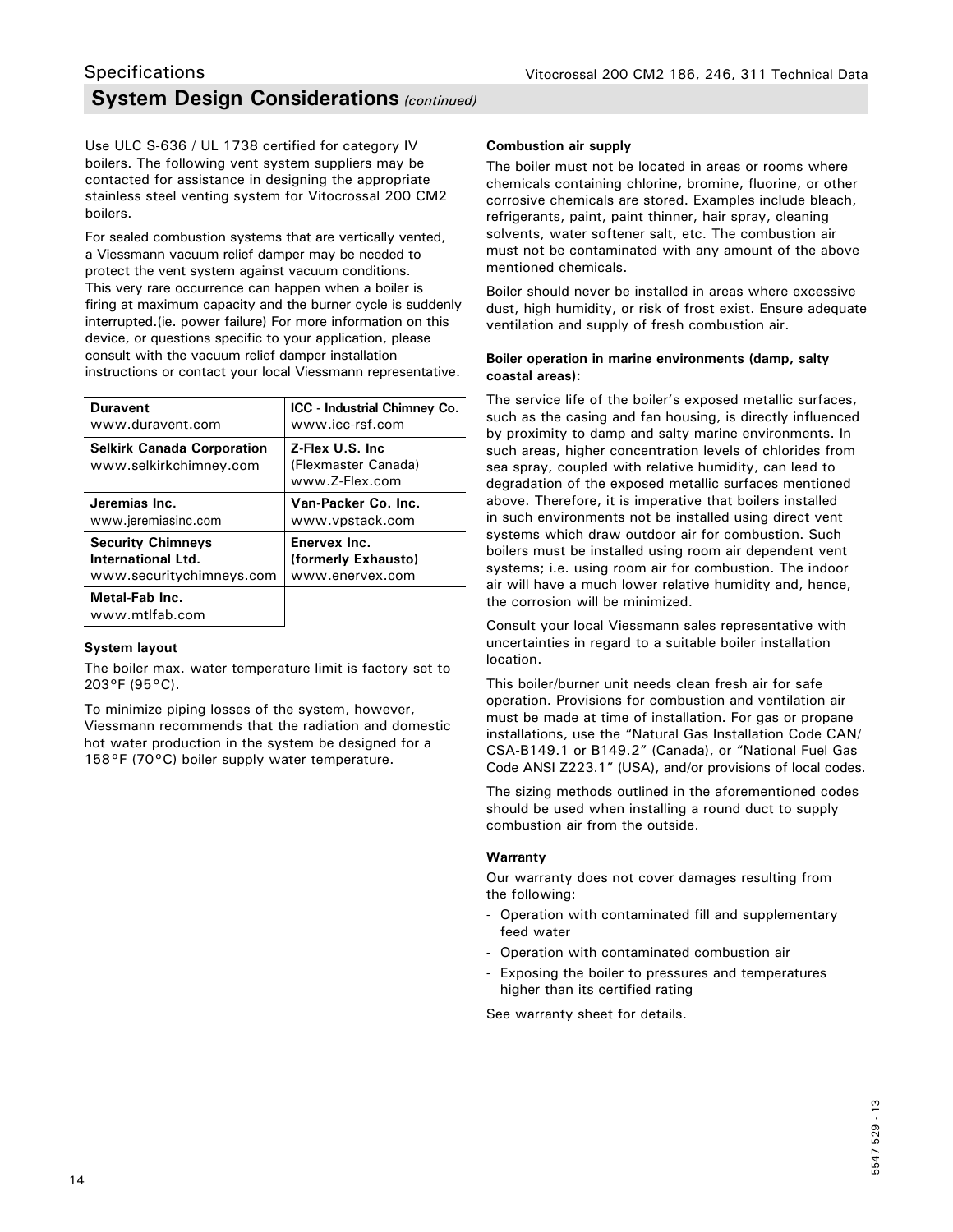### **System Design Considerations** *(continued)*

### **Water quality**

Treatment for boiler feed water should be considered in areas with known problems, such as where a high mineral content and hardness exist. In areas where freezing might occur, it recommended that an antifreeze be added to the system water for protection against freezing. Please adhere to the specifications given by the antifreeze manufacturer. Do not use automotive silicatebased antifreeze. Please observe that an antifreeze/water mixture may require a back flow preventer within the automatic water feed and influence components such as diaphragm expansion tanks, radiation, etc. A 40% antifreeze content will provide freeze-up protection to -10°F (-23°C). Do not exceed 50% antifreeze mix ratio and do not use antifreeze other than specifically made for hot water heating systems.

|                        | Total output (MBH)   Total Hardness (ppm as ca CO <sub>3</sub> ) |
|------------------------|------------------------------------------------------------------|
| $> 1$ Total $\leq 680$ | < 200                                                            |
| $> 680$ to $< 255$     | < 150                                                            |

The pH value of the heating water should be between 8.2 and 9.5

#### **Oxygen diffusion barrier under floor tubing**

The boiler warranty does not cover pressure vessel failure resulting from corrosion caused by the use of underfloor plastic tubing without an oxygen diffusion barrier. Such systems without oxygen diffusion barrier must have the tubing separated from the boiler with a heat exchanger. Viessmann always recommends the use of underfloor plastic tubing with an oxygen diffusion barrier.

#### **Boiler/burner start-up**

Vitocrossal 200, CM2 boilers with Viessmann cylinder burners does not require start-up by Viessmann.

#### **Sound attenuation**

Please consult a professional engineer who is specialized in noise attenuation for advice.

The burner/boiler systems, circulation pumps and other auxiliary equipment used in heating systems generate noise.

This noise is transferred from the boiler room via floorboards, ceiling and walls to neighboring rooms and via the flue gas system as well as the ventilation air and exhaust air apertures into other rooms and into the open, where they may cause a nuisance.

To avoid this from happening, additional protective measures may be required which should be considered at the design stage.

Subsequent measures to reduce noise nuisance frequently require extensive effort and expenditure.

### **Airborne noise attenuation**

Frequently, modern boilers are equipped with silencer hoods or sound insulated ventilation air inlet housings.

For larger systems, it may be necessary to route the ventilation air through a sound-insulated channel, in order to avoid a noise nuisance outside the building. Flue gas silencers are generally only required where higher noise protection measures are called for. Whether or not a flue gas silencer is required can be predicted only with some difficulties, because of the complexity of the creation and propagation of flame noise, the interaction between the burner, boiler and the flue gas system as well as the operating mode (flue gas system operating with positive or negative pressure).

It is advisable, therefore, to assess the noise emission into the neighborhood and to consider the sound pressure level measured at the flue gas system outlet. It should be considered at the planning stage whether silencers might become necessary later.

In planning for its possible use, it is important that sufficient space for the flue gas silencer is available behind the boiler. Good engineering practice mandates that the exhaust pressure drop of the silencer be included in the vent size calculation.

#### **Anti-vibration measures**

Anti-vibration supports can be field supplied as an economical and effective solution to combat noise generated.

When sizing such supports, take the entire operating weight of the boiler system and, when using longitudinal anti-vibration brackets, the condition of the supporting surface into consideration.

Effective anti-vibration measures are particularly important when installing boilers into an attic. Flexible couplings may be used to physically separate the combustion equipment from the building.

These should be installed into the boiler flow, return and safety pipe and as near as possible to the boiler. Also insulate any braces or hanging arrangements, if installed, against sound/vibration transmission to the building.